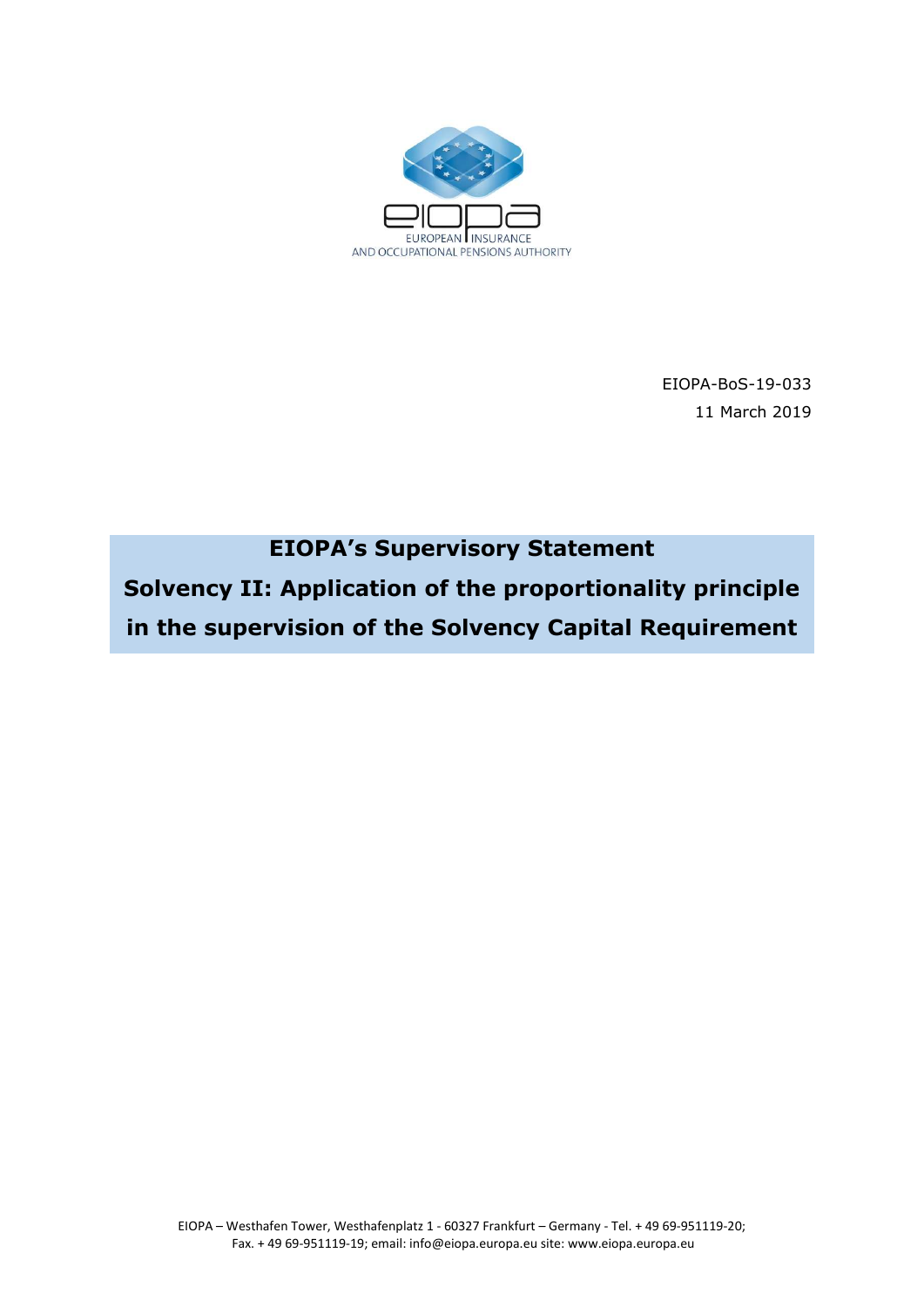# Executive summary

This statement outlines the outcome of the discussion and analysis of the proportionality principle in the supervisory review process, in particular in the supervision of the Solvency Capital Requirement (SCR) calculated in accordance with the standard formula. This statement is without prejudice to the application of the relevant provisions of Directive 2009/138/EC (Solvency II Directive) and Commission Delegated Regulation (EU) 2015/35 (Delegated Regulation), in particular on the simplifications in the standard formula.

EIOPA identified potential divergences in the supervisory practices concerning the supervision of the SCR calculation of immaterial sub-modules.

EIOPA agrees that in case of immaterial SCR sub-modules the principle of proportionality applies regarding the supervisory review process, but considers it is important to guarantee supervisory convergence as divergent approaches could lead to supervisory arbitrage.

EIOPA is of the view that the consistent implementation of the proportionality principle is a key element to ensure supervisory convergence for the supervision of the SCR. For this purpose the following key areas should be considered:

### Proportionate approach

Supervisory authorities may allow undertakings, when calculating the SCR at the individual undertaking level, to adopt a proportionate approach towards immaterial SCR sub-modules, provided that the undertaking concerned is able to demonstrate to the satisfaction of the supervisory authorities that:

- a) the amount of the SCR sub-module is immaterial when compared with the total basic SCR (BSCR);
- b) applying a proportionate approach is justifiable taking into account the nature and complexity of the risk;
- c) the pattern of the SCR sub-module is stable over the last three years;
- d) such amount/pattern is consistent with the business model and the business strategy for the following years; and
- e) undertakings have in place a risk management system and processes to monitor any evolution of the risk, either triggered by internal sources or by an external source that could affect the materiality of a certain submodule.

This approach should not be used when calculating SCR at group level.

An SCR sub-module should be considered immaterial for the purposes of the SCR calculation when its amount is not relevant for the decision-making process or the judgement of the undertaking itself or the supervisory authorities. Following this principle, even if materiality needs to be assessed on a case-by-case basis, EIOPA recommends that materiality is assessed considering the weight of the sub-modules in the total BSCR and that each sub-module subject to this approach should not represent more than 5% of the BSCR or all sub-modules should not represent more than 10% of the BSCR.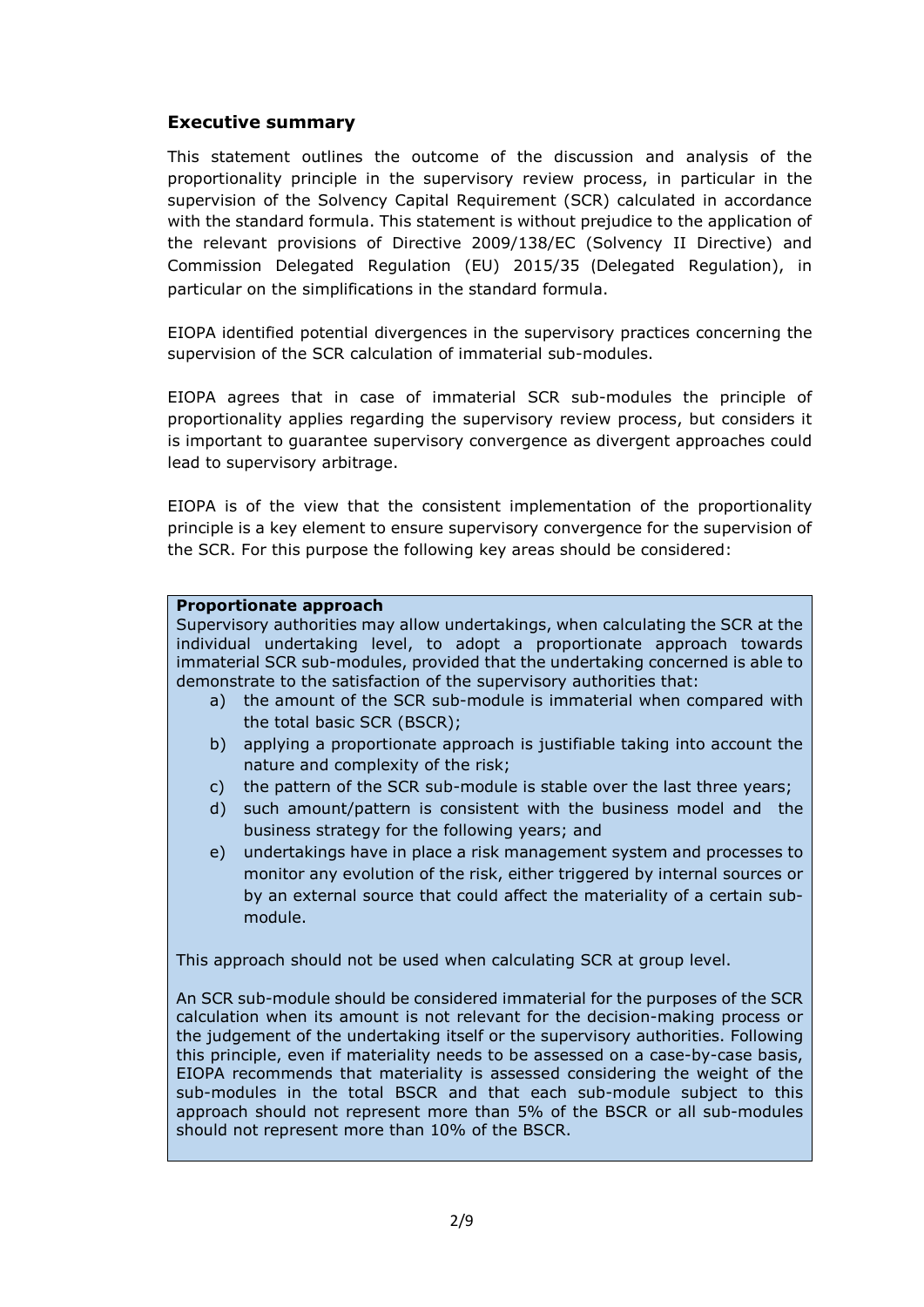For immaterial SCR sub-modules supervisory authorities may allow undertakings not to perform a full recalculation of such a sub-module on a yearly basis taking into consideration the complexity and burden that such a calculation would represent when compared to the result of the calculation.

#### Prudent calculation

For the sub-modules identified as immaterial, a calculation of the SCR submodule using inputs prudently estimated and leading to prudent outcomes should be performed at the time of the decision to adopt a proportionate approach. Such calculation should be subject to the consent of the supervisory authority.

The result of such a calculation may then be used in principle for the next three years, after which a full calculation using inputs prudently estimated is required so that the immateriality of the sub-module and the risk-based and proportionate approach is re-assessed.

During the three-year period the key function holder of the actuarial function should express an opinion to the administrative, management or supervisory body of the undertaking on the outcome of immaterial sub-module used for calculating SCR.

### Risk management system and ORSA

Such a system should be proportionate to the risks at stake while ensuring a proper monitoring of any evolution of the risk, either triggered by internal sources such as a change in the business model or business strategy or by an external source such as an exceptional event that could affect the materiality of a certain sub-module.

Such a monitoring should include the setting of qualitative and quantitative early warning indicators, to be defined by the undertaking and embedded in the ORSA processes.

### Supervisory reporting and public disclosure

Undertakings should include information on the risk management system in the ORSA Report.

Undertakings should include structured information on the sub-modules for which a proportionate approach is applied in the Regular Supervisory Reporting and in the Solvency and Financial Condition Report, under the section "E.2 Capital Management - Solvency Capital Requirement and Minimum Capital Requirement".

### Supervisory review process

The approach should be implemented in the context of on-going supervisory dialogue, meaning that the supervisory authority should be satisfied and agree with the approach taken and be kept informed in case of any material change.

Supervisory authorities should inform the undertakings in case there is any concern with the approach. In case the supervisory authority has any concern the approach should not be implemented or might be implemented with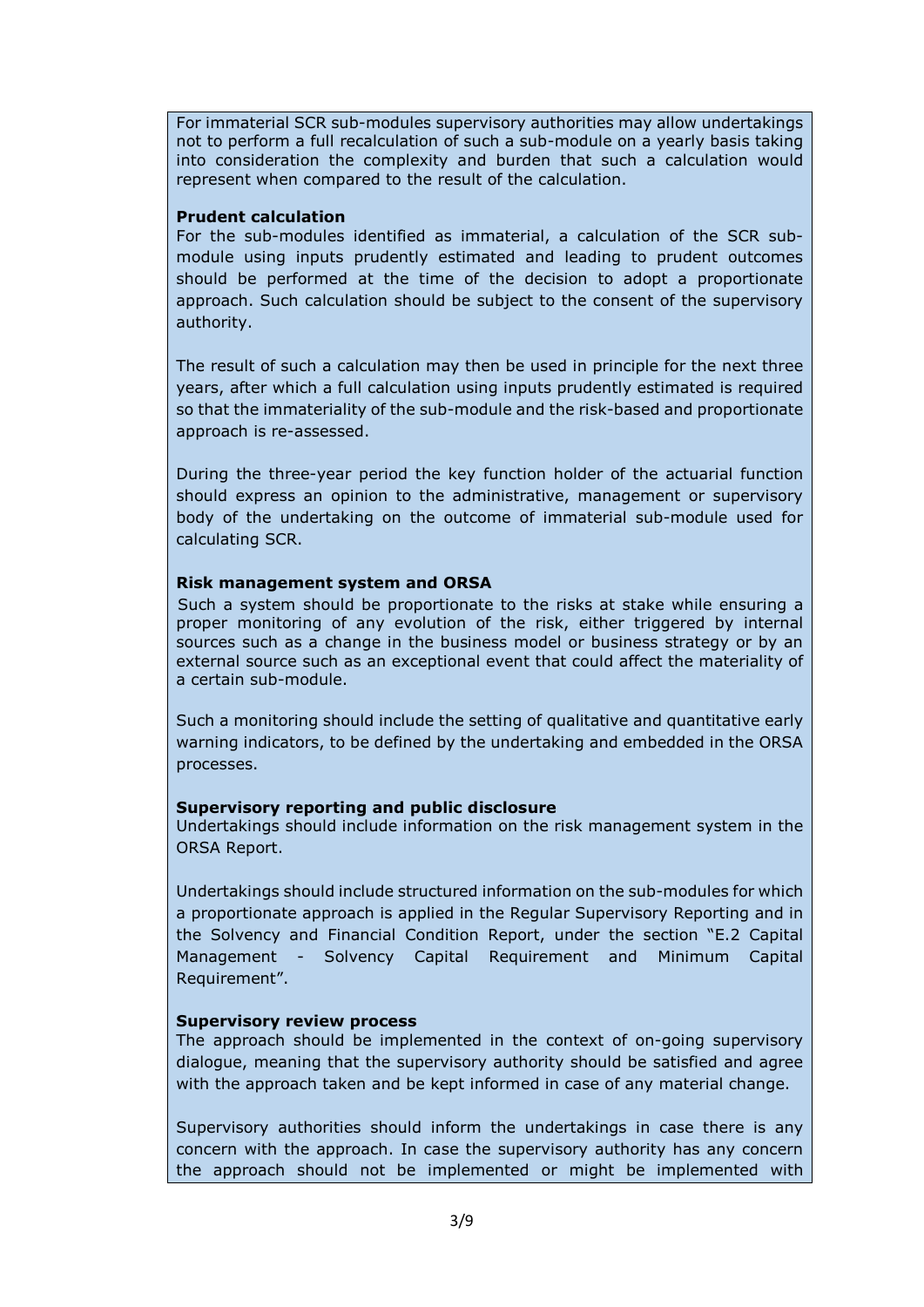additional safeguards as agreed between the supervisory authority and the undertaking.

In some situations supervisory authorities may require a full calculation following the requirements of the Delegated Regulation and using inputs prudently estimated.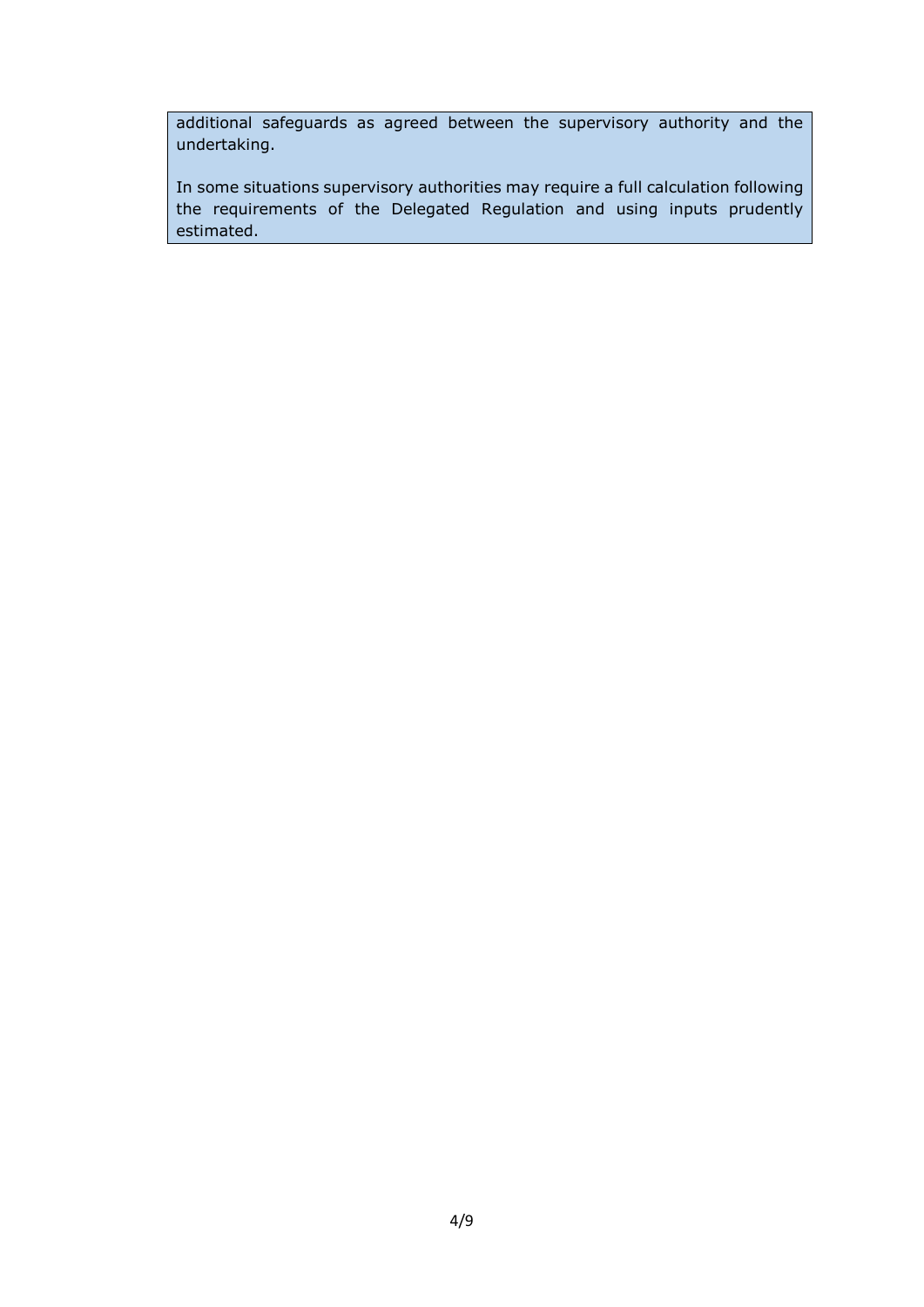# 1. Introduction

- 1.1. Proportionality is a fundamental principle of Union law as provided for in Article 5(4) TEU and also a key element of the Solvency II regulation. In this regime the principle of proportionality appears on two levels: on the level of regulation and on the level of supervision.
- 1.2. As stated in Recital (19) of the Solvency II Directive, it should not be too burdensome for small and medium-sized insurance undertakings. One of the tools to achieve this objective is the proper application of the proportionality principle. That principle should apply both to the requirements imposed on the insurance and reinsurance undertakings and to the exercise of supervisory powers.
- 1.3. Article 29(3) of the Solvency II Directive states that its requirements need to be applied in a manner which is proportionate to the nature, scale and complexity of the risks inherent in the business of an insurance or reinsurance undertaking.
- 1.4. With regards to proportionality and simplifications in the calculation of the SCR according to the standard formula, specific principles and simplified methods have been identified and introduced by the Delegated Regulation in Title I, Chapter V (Solvency capital requirement standard formula), Section 1, Subsection 6 (Proportionality and simplifications).
- 1.5. On the other hand, proportionality goes beyond the rules of the Solvency II Directive. As stated in Article 29(3), the requirements need to be applied in a manner, which is proportionate to the nature, scale and complexity of the risks inherent in the business of an insurance or reinsurance undertaking. Consequently, supervisory authorities are required to follow a proportionate approach in the supervision of insurance and reinsurance undertakings.
- 1.6. EIOPA supports the application of the proportionality principle in the supervisory review process as clearly stated in the EIOPA Common Supervisory Culture. Moreover, EIOPA is attentive to the convergence of supervisory practices and to build a level-playing field across Europe also in the application of the proportionality principle.
- 1.7. One form of proportionality is to consider the materiality of the issue at stake. Materiality is assessed by the possible influence in the decision-making process or the judgement of the users of the item subject to materiality, including the undertaking itself and supervisory authorities.
- 1.8. Against this background, EIOPA has identified potential divergences in the supervisory practices concerning the supervision of the SCR calculation of immaterial sub-modules.
- 1.9. The SCR standard formula is intended to reflect the risk profile for most insurance and reinsurance undertakings.
- 1.10. However, the practice shows that the calculation of some of the sub-modules of the SCR standard formula may be considered complex by some insurance and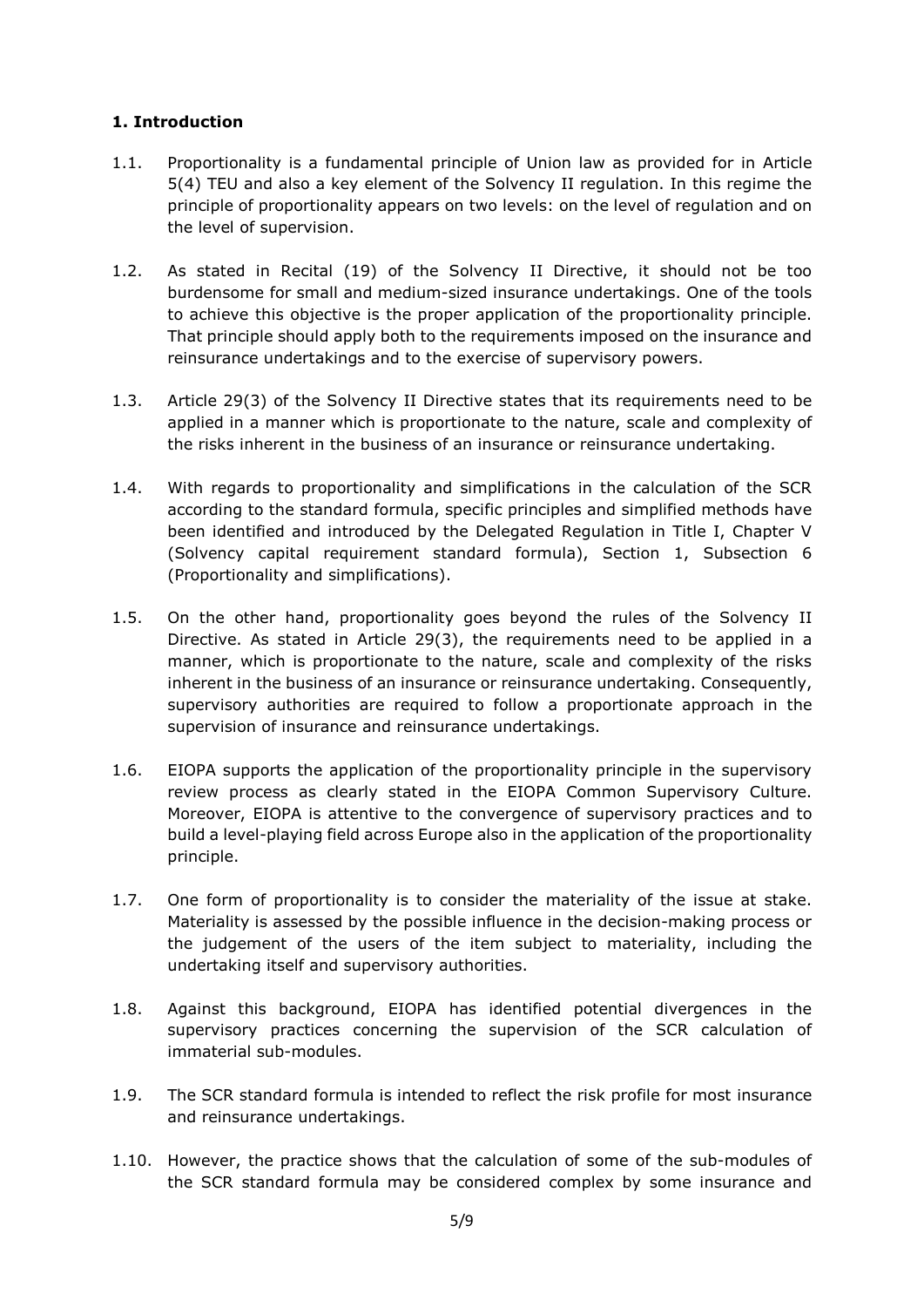reinsurance undertakings, taking into account the nature, scale and complexity of their risks. This applyes mainly to small and medium sizes undertakings but is not limited to them.

- 1.11. EIOPA agrees that in case of immaterial SCR sub-modules the principle of proportionality applies regarding the supervisory review process, but considers it is important to guarantee supervisory convergence as divergent approaches could lead to supervisory arbitrage.
- 1.12. The aim of this Supervisory Statement is to promote convergence in the adoption of proportionate supervisory practices while ensuring a prudent approach in the calculation of immaterial SCR sub-modules, by:
	- a) prudent calculation of the sub-modules;
	- b) proper management and adequate monitoring of the risks by the undertakings;
	- c) an adequate early warning system established by the undertakings; and
	- d) timely and effective supervisory dialogue.

# 2. Elements of a proportionate approach

### Identification and decision

- 2.1. Supervisory authorities may allow undertakings, when calculating the SCR at individual undertaking level, to adopt a proportionate approach towards immaterial SCR sub-modules, provided that the undertaking concerned is able to demonstrate to the satisfaction of the supervisory authorities that:
	- a) the amount of the SCR sub-module is immaterial when compared with the total basic SCR (BSCR);
	- b) applying a proportionate approach is justifiable taking into account the nature and complexity of the risk;
	- c) the pattern of the SCR sub-module is stable over the last three years;
	- d) such amount/pattern is consistent with the business model and the business strategy for the following years; and
	- e) undertakings have in place a risk management system and processes to monitor any evolution of the risk, either triggered by internal sources or by an external source that could affect the materiality of a certain sub-module.
- 2.2. This approach should not be used when calculating SCR at group level.
- 2.3. An SCR sub-module should be considered immaterial for the purposes of the SCR calculation when its amount is not relevant for the decision-making process or the judgement of the undertaking itself or the supervisory authorities. Following this principle, even if materiality needs to be assessed on a case-by-case basis, EIOPA recommends that materiality is assessed considering the weight of the submodules in the BSCR and that each sub-module subject to this approach should not represent more than 5% of the BSCR or all sub-modules should not represent more than 10% of the BSCR.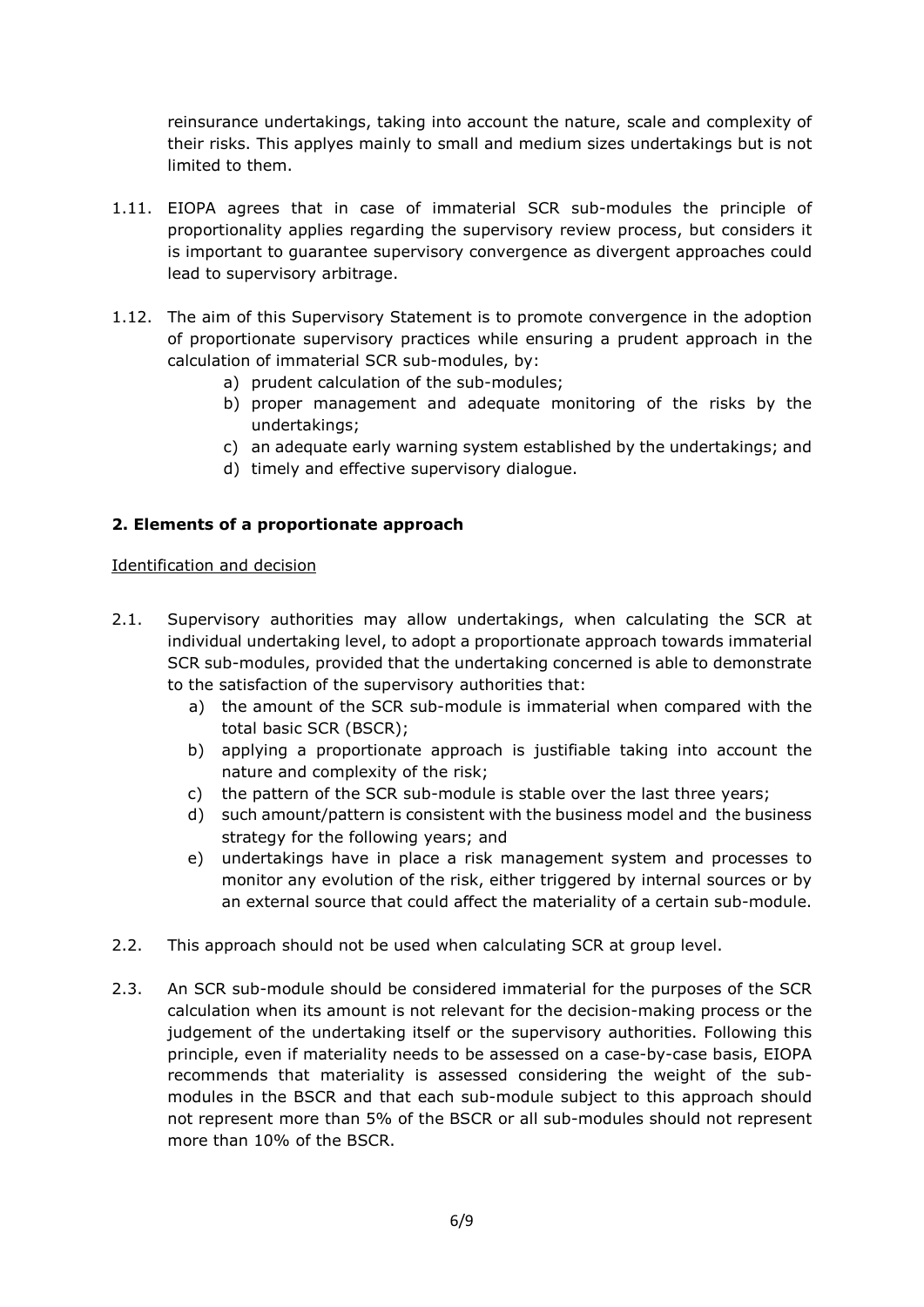- 2.4. For immaterial SCR sub-modules supervisory authorities may allow undertakings not to perform a full recalculation of such a sub-module on a yearly basis taking into consideration the complexity and burden that such a calculation would represent when compared to the result of the calculation.
- 2.5. The approach identified in the previous paragraph may only be adopted to a number of sub-modules for which the sum of the amount of the SCR calculated using prudent inputs is also immaterial.
- 2.6. The decision for which sub-modules a proportionate approach should be applied to immaterial sub-modules should consider the burden and complexity of the calculation<sup>1</sup> and any other entity specific circumstances.

# Calculation of the SCR for immaterial sub-modules

- 2.7. For the sub-modules identified as immaterial, a calculation of the SCR sub-module using inputs prudently estimated and leading to prudent outcomes should be performed at the time of the decision to adopt a proportionate approach. Such calculation should be subject to the consent of the supervisory authority and will be applied starting from the following financial year end (i.e. no re-statement of the previously submitted SCR).
- 2.8. Applying a less frequent calculation of the immaterial SCR submodule cannot lead to an underestimation of the risk according to the 99.5% 1-year Value-at-Risk measure. The error introduced by a less frequent calculation of the immaterial SCR submodule should be compensated by applying sufficient prudence.
- 2.9. The result of such a calculation may then be used in principle for the next three years, after which a full calculation using inputs prudently estimated is required so that the immateriality of the sub-module and the risk-based and proportionate approach is re-assessed. Undertakings should stop the proportionate calculation in case of material change of the risk profile which may impact the sub-module(s) considered in the proportionate calculation.
- 2.10. During the three-year period the key function holder of the actuarial function should express an opinion to the administrative, management or supervisory body of the undertaking on the outcome of immaterial sub-module used for calculating SCR.

# Risk management system and ORSA

2.11. The adoption of a proportionate approach for certain sub-modules should not affect the compliance with any requirement on adequate and effective risk-management systems comprising strategies, processes and reporting procedures. These are necessary to identify, measure, monitor, manage and report the risks, on a continuous basis, at both individual and aggregated level, to which they are or could be exposed, and their interdependencies.

<sup>-</sup> $<sup>1</sup>$  Calculations on the basis of scenario (e.g. interest rates) are expected to be more complex than the ones</sup> calculated on factor-based approach (e.g. spread).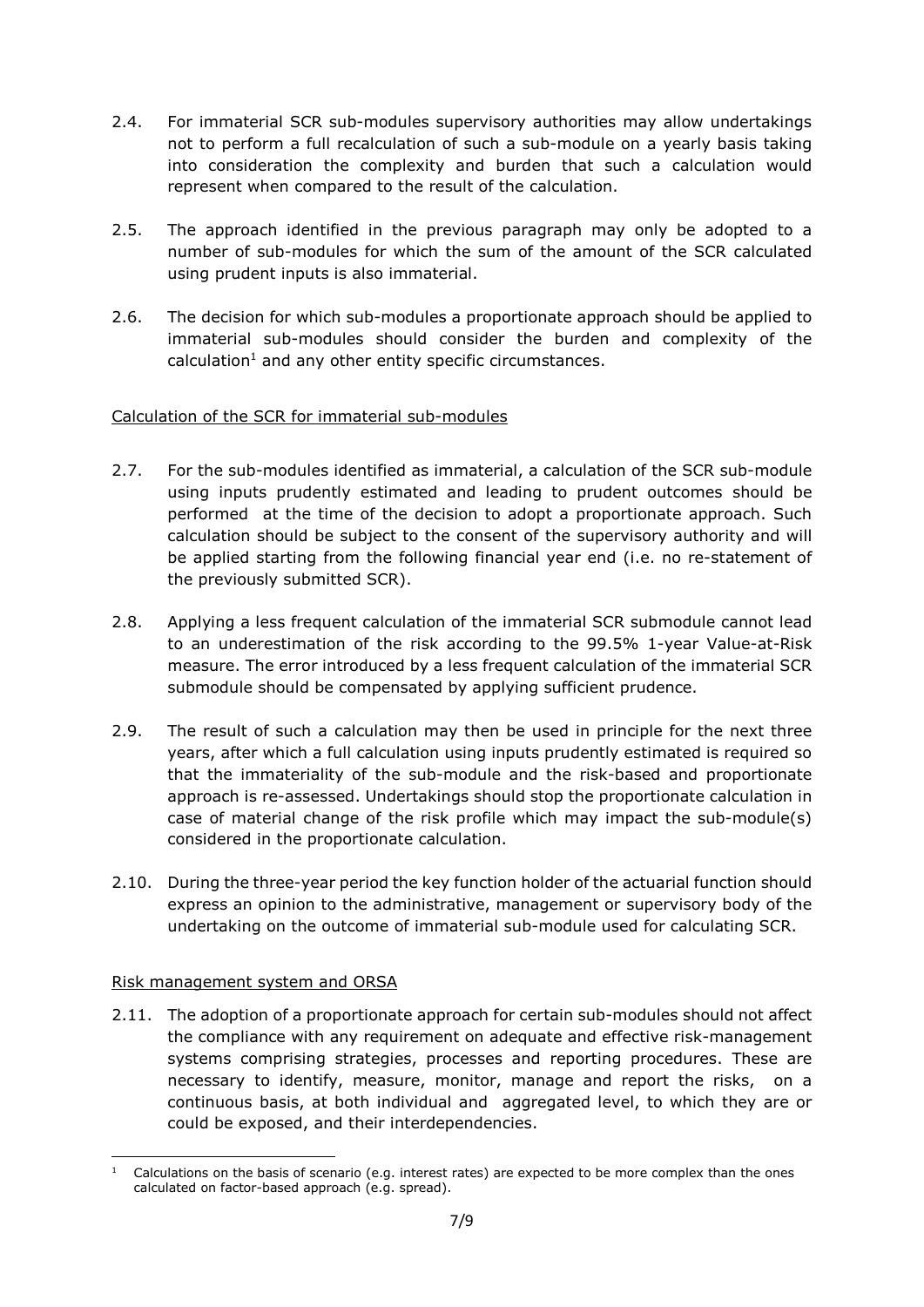- 2.12. Such a system should be proportionate to the risks at stake while ensuring a proper monitoring of any evolution of the risk, either triggered by internal sources such as a change in the business model or business strategy or by an external source such as an exceptional event that could affect the materiality of a certain sub-module.
- 2.13. Such a monitoring should include the setting of qualitative and quantitative early warning indicators, to be defined by the undertaking and to be embedded in the ORSA processes. Early warning indicators should be entity specific and take into consideration at least the following characteristics:
	- a) the number of sub-modules under the proportionate approach;
	- b) the nature of risks under the proportionate approach;
	- c) the interconnectedness between the risks;
	- d) the inputs to be monitored; and
	- e) the risk drivers/sources of volatility of the risks.
- 2.14. Undertakings should define thresholds for the early warning indicators which would trigger the full calculation of the specific sub-module using inputs prudently estimated as well as a monitoring process to assess if the early warning indicators are trigerred.
- 2.15. In case any early warning indicator is trigerred, undertakings should communicate the situation to the supervisory authority immediately.

### Supervisory reporting and public disclosure

- 2.16. Undertakings should include information on the risk management system referred to in the previous paragraphs in the ORSA Report.
- 2.17. Undertakings should include structured information on the sub-modules for which a proportionate approach is applied in the Regular Supervisory Reporting, under the section "E.2 Capital Management - Solvency Capital Requirement and Minimum Capital Requirement", including at least the following information:
	- a) identification of the sub-module(s) for which a proportionate approach was applied;
	- b) amount of the SCR for such a sub-module in the last three years before the application of proportionate approach, including the current year;
	- c) the date of the last calculation performed following the requirements of the Delegated Regulation using inputs prudently estimated; and
	- d) early warning indicators identified and triggers for a calculation following the requirements of the Delegated Regulation and using inputs prudently estimated.
- 2.18. Undertakings should also include structured information on the sub-modules for which a proportionate approach is applied in the Solvency and Financial Condition Report, under the section "E.2 Capital Management - Solvency Capital Requirement and Minimum Capital Requirement", including at least the identification of the submodule(s) for which a proportionate calculation was applied.